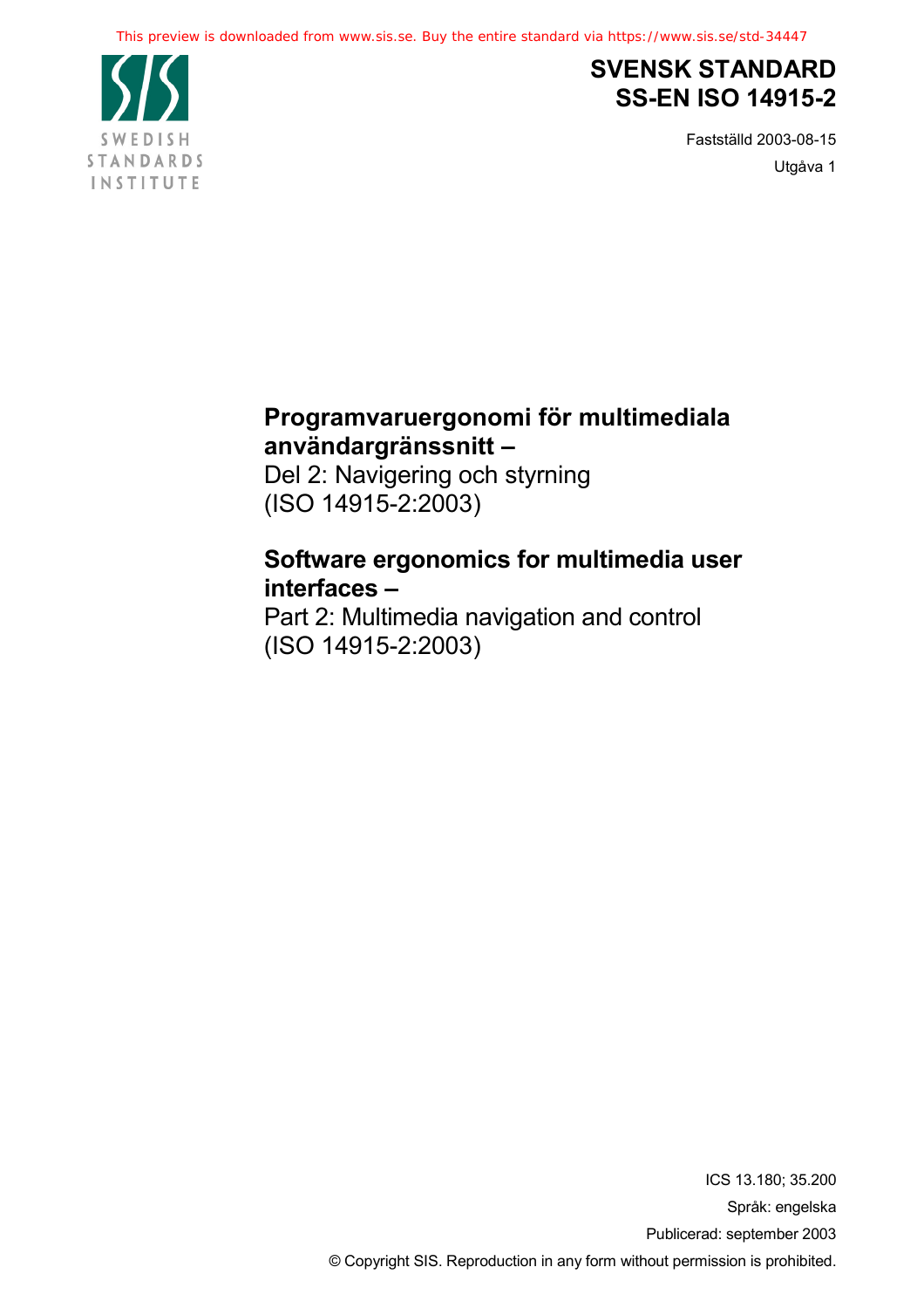Europastandarden EN ISO 14915-2:2003 gäller som svensk standard. Detta dokument innehåller den officiella engelska versionen av EN ISO 14915-2:2003.

The European Standard EN ISO 14915-2:2003 has the status of a Swedish Standard. This document contains the official English version of EN ISO 14915-2:2003.

Dokumentet består av 42 sidor.

Upplysningar om **sakinnehållet** i standarden lämnas av SIS, Swedish Standards Institute, tel 08 - 555 520 00.

Standarder kan beställas hos SIS Förlag AB som även lämnar **allmänna upplysningar** om svensk och utländsk standard. *Postadress*: SIS Förlag AB, 118 80 STOCKHOLM *Telefon*: 08 - 555 523 10. *Telefax*: 08 - 555 523 11 *E-post*: sis.sales@sis.se. *Internet*: www.sis.se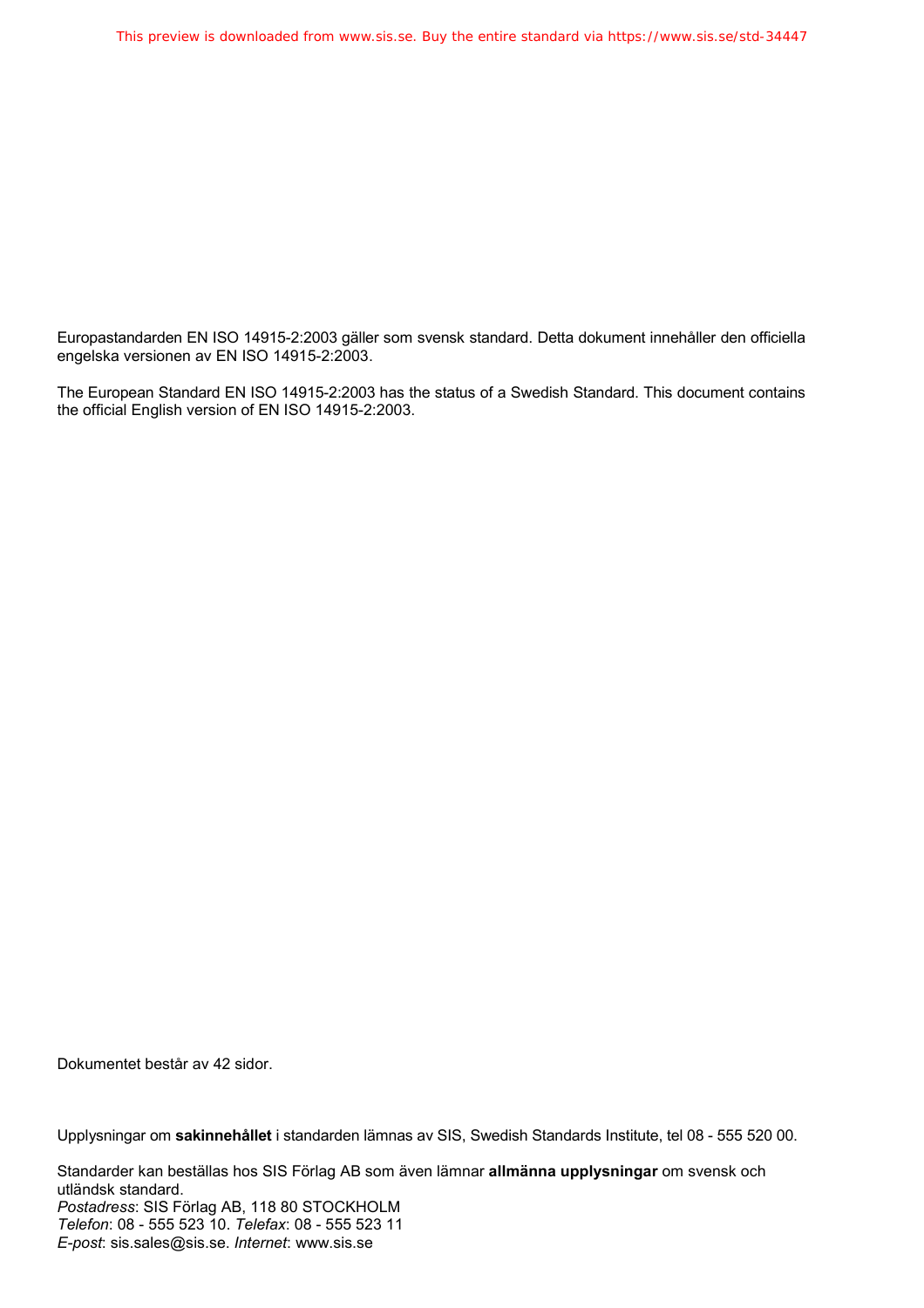# EUROPEAN STANDARD NORME EUROPÉENNE EUROPÄISCHE NORM

# **EN ISO 14915-2**

July 2003

ICS 13.180; 35.200

English version

### Software ergonomics for multimedia user interfaces - Part 2: Multimedia navigation and control (ISO 14915-2:2003)

Ergonomie des logiciels pour les interfaces utilisateur multimédias - Partie 2: Navigation et contrôle multimédias (ISO 14915-2:2003)

Software-Ergonomie für Multimedia-Benutzerschnittstellen - Teil 2: Multimedia-Navigation und Steuerung (ISO/FDIS 14915-2:2003)

This European Standard was approved by CEN on 10 July 2003.

CEN members are bound to comply with the CEN/CENELEC Internal Regulations which stipulate the conditions for giving this European Standard the status of a national standard without any alteration. Up-to-date lists and bibliographical references concerning such national standards may be obtained on application to the Management Centre or to any CEN member.

This European Standard exists in three official versions (English, French, German). A version in any other language made by translation under the responsibility of a CEN member into its own language and notified to the Management Centre has the same status as the official versions.

CEN members are the national standards bodies of Austria, Belgium, Czech Republic, Denmark, Finland, France, Germany, Greece, Hungary, Iceland, Ireland, Italy, Luxembourg, Malta, Netherlands, Norway, Portugal, Slovakia, Spain, Sweden, Switzerland and United Kingdom.



EUROPEAN COMMITTEE FOR STANDARDIZATION COMITÉ EUROPÉEN DE NORMALISATION EUROPÄISCHES KOMITEE FÜR NORMUNG

**Management Centre: rue de Stassart, 36 B-1050 Brussels**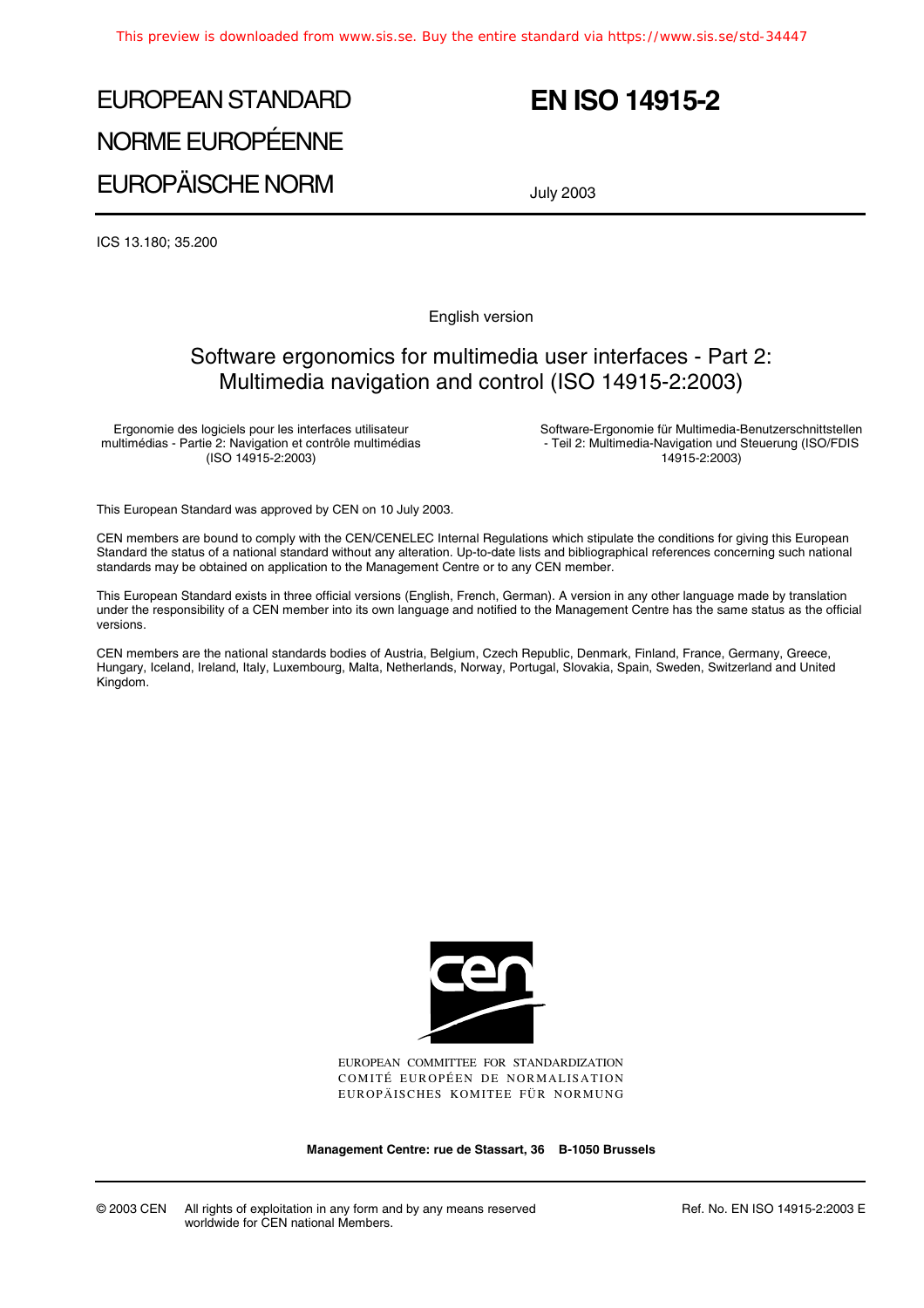# **Contents**

|  | Page |  |
|--|------|--|
|  | 5    |  |

| 1              |  |
|----------------|--|
| 2              |  |
| 3              |  |
| 4              |  |
| 4.1            |  |
| 4.2            |  |
| 5<br>5.1       |  |
| 5.2            |  |
| 5.2.1          |  |
| 5.2.2          |  |
| 5.3            |  |
| 5.3.1          |  |
| 5.3.2          |  |
| 5.3.3          |  |
| 6              |  |
| 6.1            |  |
| 6.1.1          |  |
| 6.1.2          |  |
| 6.1.3          |  |
| 6.1.4<br>6.1.5 |  |
| 6.1.6          |  |
| 6.1.7          |  |
| 6.1.8          |  |
| 6.1.9          |  |
| 6.1.10         |  |
| 6.2            |  |
| 6.2.1          |  |
| 6.2.2          |  |
| 6.2.3          |  |
| 6.2.4          |  |
| 7              |  |
| 7.1            |  |
| 7.2            |  |
| 7.3            |  |
| 7.4            |  |
| 7.5            |  |
| 7.6<br>7.7     |  |
| 7.8            |  |
| 7.9            |  |
| 7.10           |  |
| 7.11           |  |
| 7.12           |  |
| 7.13           |  |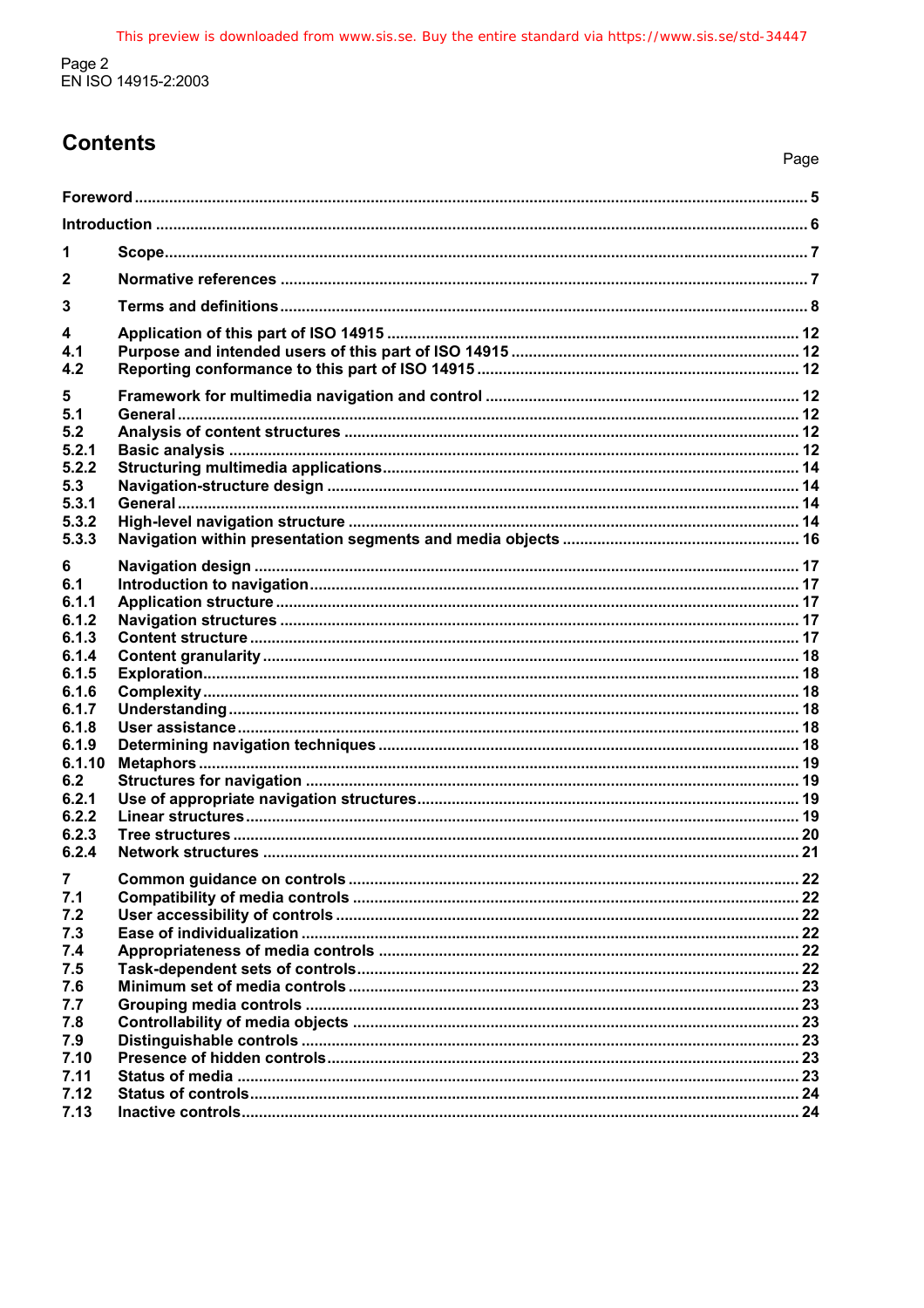| 7.14   |  |
|--------|--|
| 7.15   |  |
| 7.16   |  |
| 7.17   |  |
|        |  |
| 7.18   |  |
| 8      |  |
|        |  |
| 8.1    |  |
| 8.2    |  |
| 8.2.1  |  |
| 8.2.2  |  |
| 8.2.3  |  |
|        |  |
| 8.2.4  |  |
| 8.2.5  |  |
| 8.2.6  |  |
| 8.2.7  |  |
| 8.2.8  |  |
|        |  |
| 8.2.9  |  |
| 8.2.10 |  |
| 8.2.11 |  |
| 8.2.12 |  |
| 8.3    |  |
|        |  |
| 8.4    |  |
| 8.4.1  |  |
| 8.4.2  |  |
| 8.4.3  |  |
| 8.4.4  |  |
|        |  |
| 8.4.5  |  |
| 8.4.6  |  |
| 8.4.7  |  |
| 8.4.8  |  |
| 8.4.9  |  |
|        |  |
| 8.4.10 |  |
| 8.4.11 |  |
|        |  |
| 9      |  |
| 9.1    |  |
| 9.1.1  |  |
| 9.1.2  |  |
| 9.1.3  |  |
|        |  |
| 9.1.4  |  |
| 9.1.5  |  |
| 9.1.6  |  |
| 9.2    |  |
| 9.3    |  |
|        |  |
| 9.3.1  |  |
| 9.3.2  |  |
| 9.3.3  |  |
| 9.3.4  |  |
| 9.4    |  |
| 9.4.1  |  |
|        |  |
| 9.4.2  |  |
| 9.5    |  |
| 9.5.1  |  |
| 9.5.2  |  |
|        |  |
| 9.6    |  |
| 9.6.1  |  |
| 9.6.2  |  |
| 9.6.3  |  |
| 9.7    |  |
| 9.8    |  |
|        |  |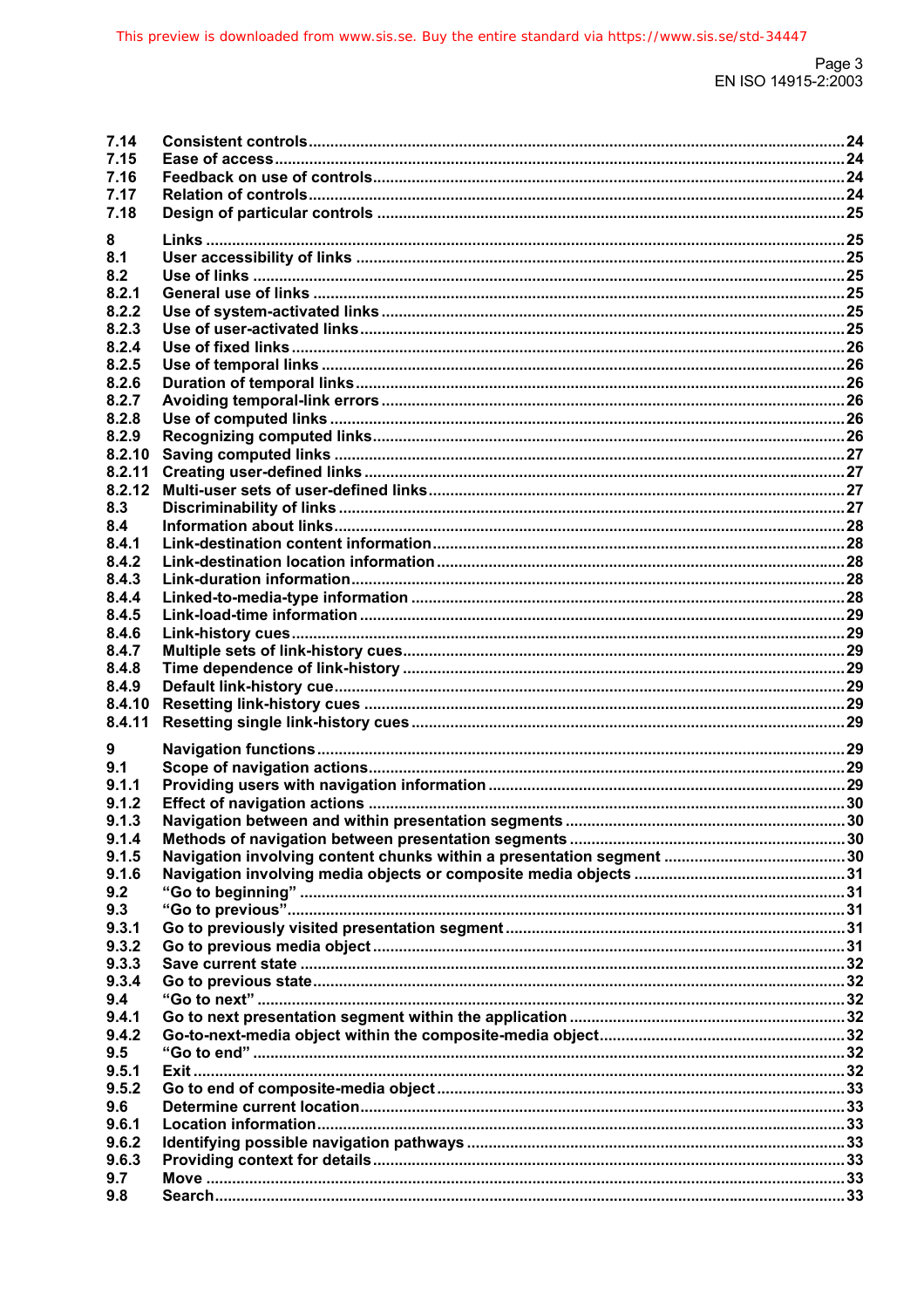Page 4<br>EN ISO 14915-2:2003

| 9.8.1<br>9.8.2<br>9.8.3<br>9.9                     |  |
|----------------------------------------------------|--|
| 10<br>10.1<br>10.2<br>10.3<br>10.4<br>10.5<br>10.6 |  |
| 11<br>11.1                                         |  |
| 11.1.1                                             |  |
| 11.1.2                                             |  |
| 11.1.3                                             |  |
| 11.1.4                                             |  |
| 11.1.5                                             |  |
| 11.1.6                                             |  |
| 11.1.7                                             |  |
| 11.1.8                                             |  |
| 11.1.9                                             |  |
|                                                    |  |
|                                                    |  |
|                                                    |  |
| 11.2                                               |  |
| 11.2.1                                             |  |
| 11.2.2                                             |  |
| 11.2.3                                             |  |
| 11.2.4                                             |  |
|                                                    |  |
|                                                    |  |
|                                                    |  |
|                                                    |  |
|                                                    |  |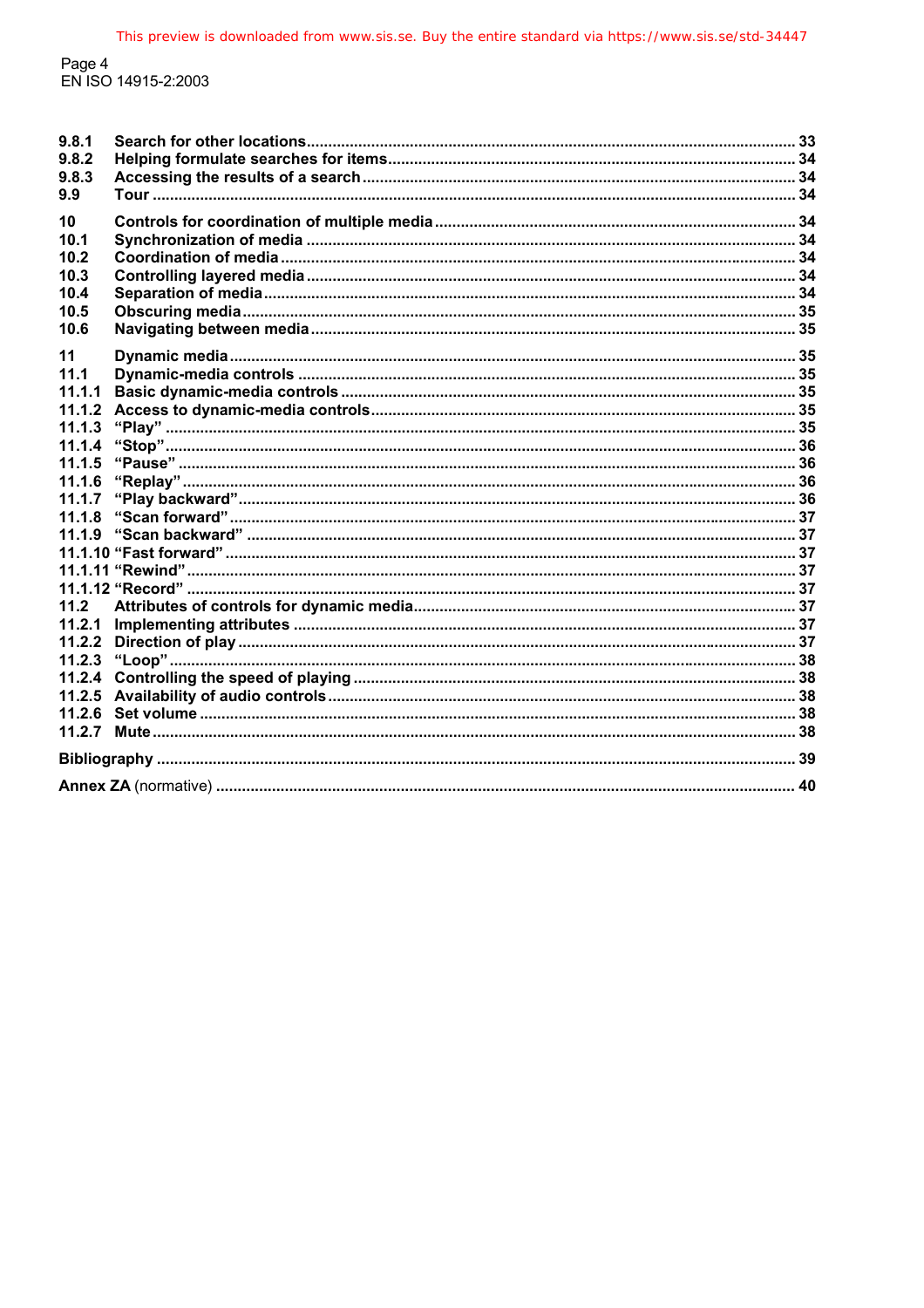## **Foreword**

This document (EN ISO 14915-2:2003) has been prepared by Technical Committee ISO/TC 159 "Ergonomics" in collaboration with Technical Committee CEN/TC 122 "Ergonomics", the secretariat of which is held by DIN.

This European Standard shall be given the status of a national standard, either by publication of an identical text or by endorsement, at the latest by January 2004, and conflicting national standards shall be withdrawn at the latest by January 2004.

According to the CEN/CENELEC Internal Regulations, the national standards organizations of the following countries are bound to implement this European Standard: Austria, Belgium, Czech Republic, Denmark, Finland, France, Germany, Greece, Hungary, Iceland, Ireland, Italy, Luxembourg, Malta, Netherlands, Norway, Portugal, Slovakia, Spain, Sweden, Switzerland and the United Kingdom.

### **Endorsement notice**

The text of ISO 14915-2:2003 has been approved by CEN as EN ISO 14915-2:2003 without any modifications.

NOTE Normative references to International Standards are listed in Annex ZA (normative).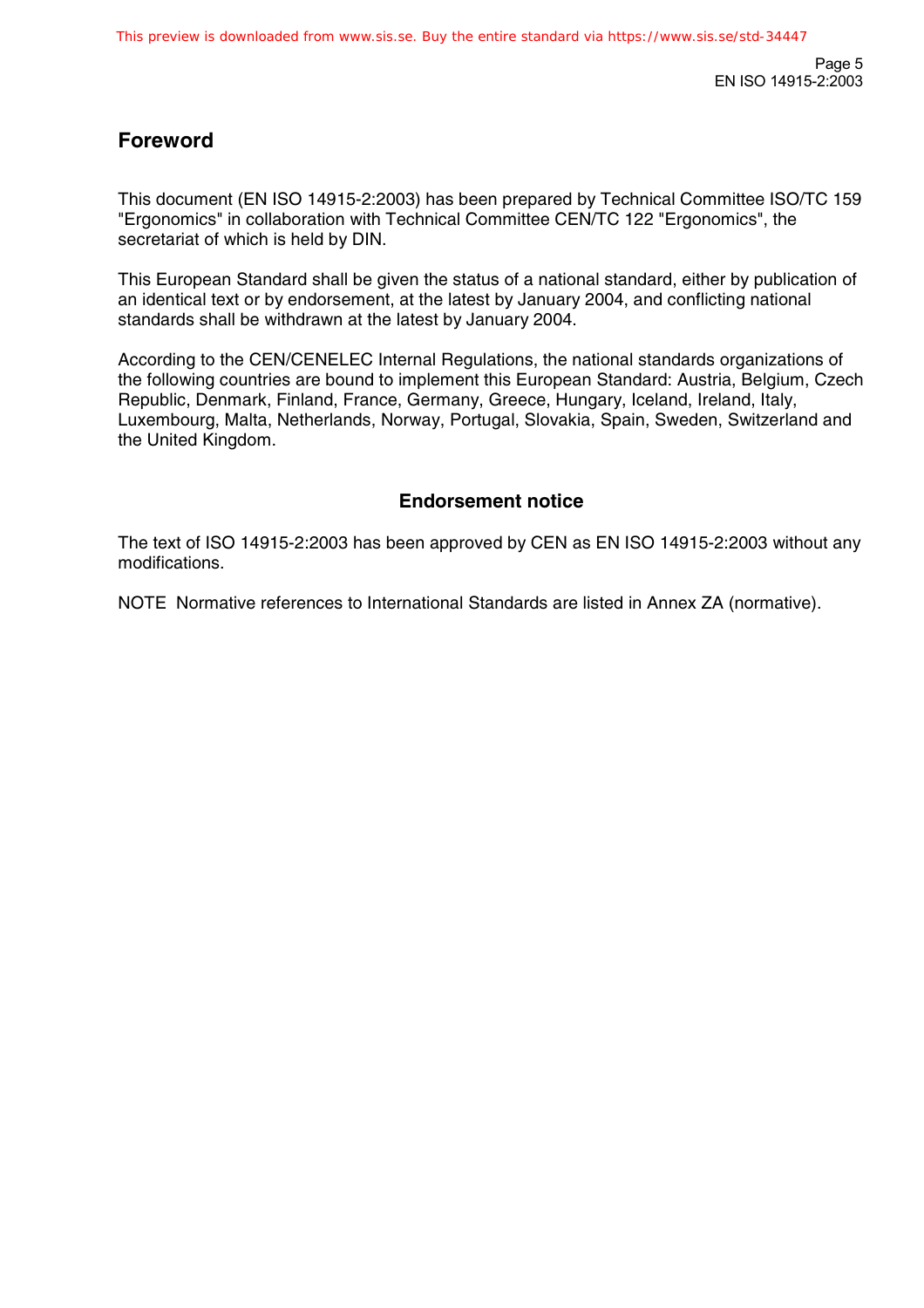Page 6 EN ISO 14915-2:2003

## **Introduction**

This part of ISO 14915 applies to both the presentation of content and interaction techniques for user control of computer-based multimedia applications in general, including stand-alone and networked-delivered applications. These applications can vary in size and complexity (e.g. a single web page, a catalogue or an interactive simulation).

This part of ISO 14915 provides specific guidance related to multimedia navigation and control that relates to the three aspects inherent in designing multimedia user interfaces identified in ISO 14915-1:

- content design;
- interaction design:
- media design.

Content design is based on the cognitive needs of the various different users and the different tasks involved in an application. Content design also takes into account various approaches to organize the content to provide support for different methods of exploring the content.

Interaction design focuses on the presentation of this content to users and the methods that will be provided to users for them to interact with this content.

Media design focuses on making use of particular media objects to implement the content and interaction designs.

This part of ISO 14915 is concerned with the navigation between, and control of, various media objects, presentation segments, and content chunks. Specific guidance on media design is provided in ISO 14915-3.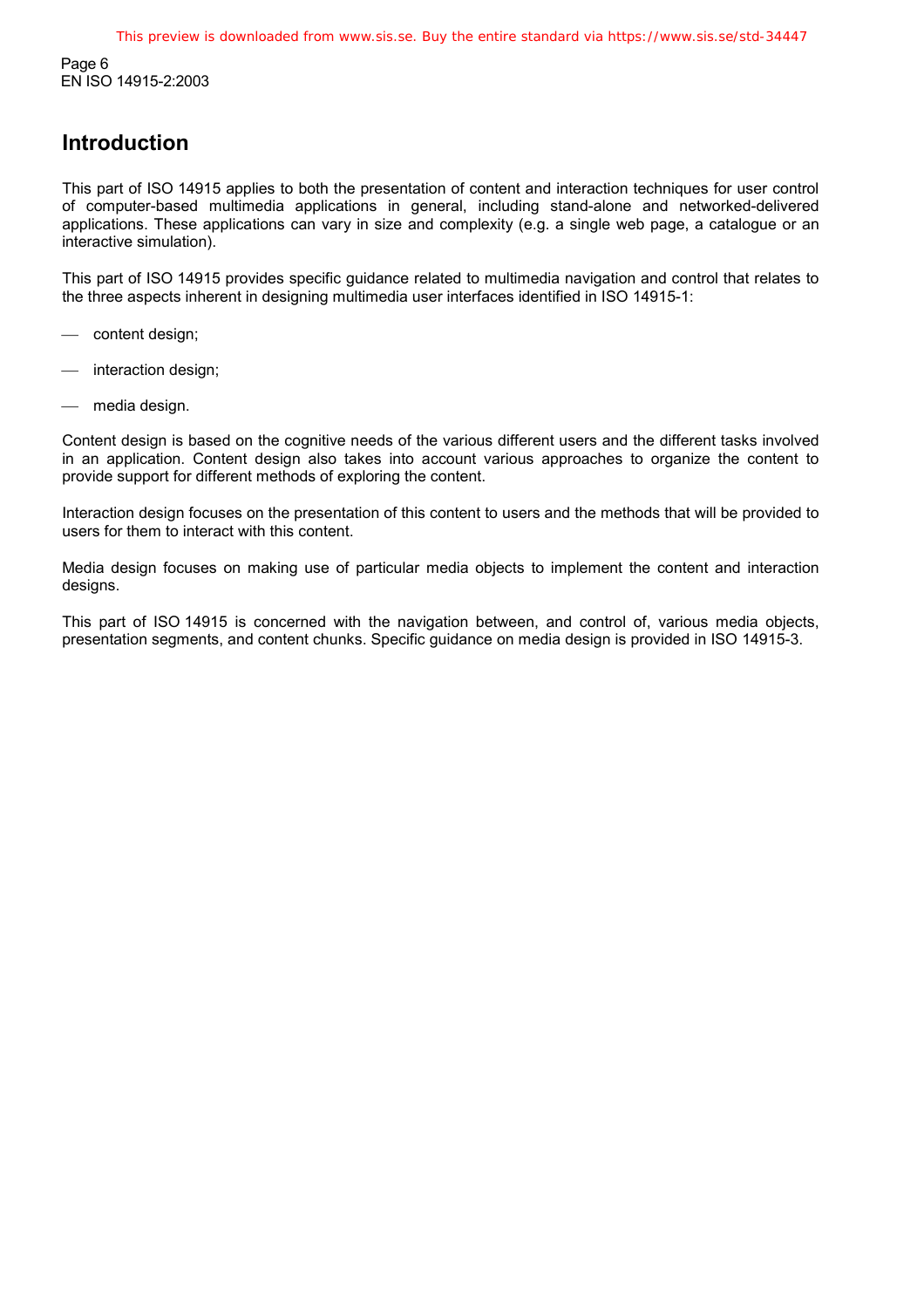# **Software ergonomics for multimedia user interfaces —**

# Part 2: **Multimedia navigation and control**

### **1 Scope**

This part of ISO 14915 provides recommendations and requirements for the design of multimedia user interfaces with respect to the following aspects: design of the organization of the content, navigation and media-control issues. This part of ISO 14915 is limited to the design of the organization of the content and does not deal with the design of the content in general. Design issues within a single medium (e.g. the lighting of a film sequence) are only addressed with respect to the ergonomic issues related to user controls.

This part of ISO 14915 provides

- $\equiv$  a framework for the structuring of multimedia applications,
- information and recommendations on the design of navigation structures and navigation mechanisms for use within multimedia applications, and
- information and recommendations on the design of controls for use within multimedia applications.

It does not specifically address entertainment applications, although some recommendations can also be applicable to that domain.

ISO 14915 does not address implementation issues. The ergonomic requirements can be realised through very different mechanisms, e.g. the delivery system, a scripting language or the application.

### **2 Normative references**

The following referenced documents are indispensable for the application of this document. For dated references, only the edition cited applies. For undated references, the latest edition of the referenced document (including any amendments) applies.

ISO 9241-12:1998, *Ergonomic requirements for office work with visual display terminals (VDTs) — Part 12: Presentation of information*

ISO 9241-13, *Ergonomic requirements for office work with visual display terminals (VDTs) — Part 13: User guidance*

ISO 9241-16:1999, *Ergonomic requirements for office work with visual display terminals (VDTs) — Part 16: Direct manipulation dialogues*

ISO 14915-1*, Software ergonomics for multimedia user interfaces — Part 1: Design principles and framework*

ISO/TS 16071, *Ergonomics of human-system interaction — Guidance on accessibility for human-computer interfaces*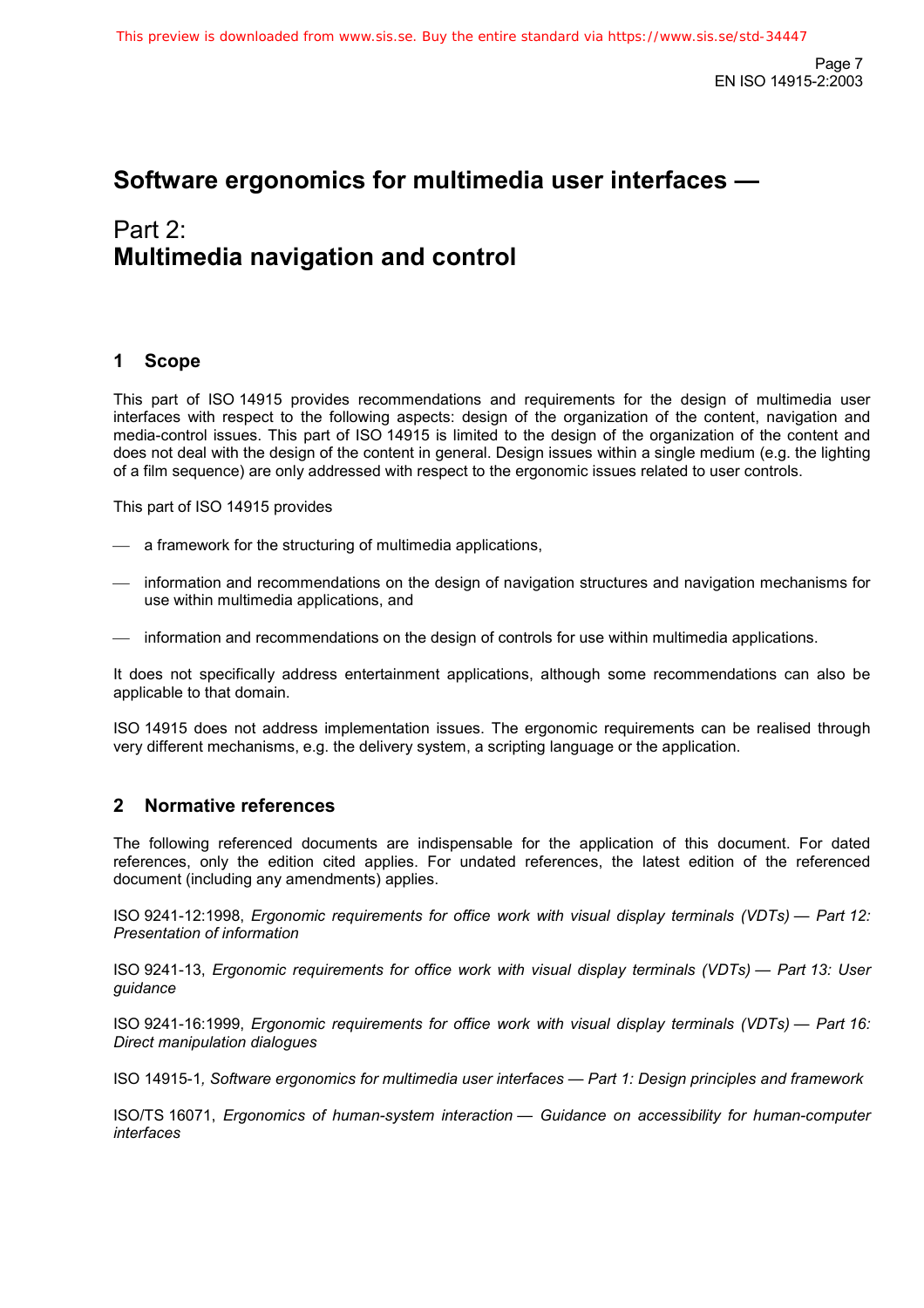Page 8 EN ISO 14915-2:2003

### **3 Terms and definitions**

For the purposes of this document, the terms and definitions given in ISO 14915-1 and the following apply.

#### **3.1**

#### **content chunk**

unit of content that satisfies a requirement of a specific task for a specific user

NOTE 1 A content chunk can also meet other requirements of one or more tasks for one or more users, either by itself or in combination with other content chunks.

NOTE 2 A content chunk defines a subtopic that justifies separate consideration by the user. However, designers may decide whether or not to present one or more content chunks together within a single presentation segment.

EXAMPLE A research report is divided into five content chunks that deal with: background information, methodology, results, conclusions, and recommendations.

#### **3.2**

#### **presentation segment**

unit of design which consists of one or more content chunks which together present part of an application

EXAMPLE A Web page is used to present information about some topic.

#### **3.3**

#### **media object**

component of a multimedia application that is implemented by a single media type

EXAMPLE 1 A text object presenting a discussion about some topic.

EXAMPLE 2 An image object presenting a picture of some person.

EXAMPLE 3 A sound object presenting a song.

#### **3.3.1**

#### **composite media object**

either a single media object that is used on its own or a combination of media objects which are used together and presented synchronized with one another and/or automatically linked to one another

NOTE Some objects, such as movies, may naturally contain multiple media.

EXAMPLE 1 A moving image object and a sound object are to be played in synchronization with each other and with a single set of play, pause, and stop controls to effect the playing of both.

EXAMPLE 2 A series of songs are played one after another with a single set of play, pause, and stop controls to effect the playing of the entire series.

#### **3.4**

#### **navigation techniques**

different techniques of implementing navigation which can include: automatic, predetermined, user determined or adaptive determined

NOTE A combination of these navigation techniques can be used in different parts of a multimedia system.

#### **3.4.1**

#### **automatic navigation**

navigation where content is presented by the system without user's input

EXAMPLE Audio is presented automatically along with video.